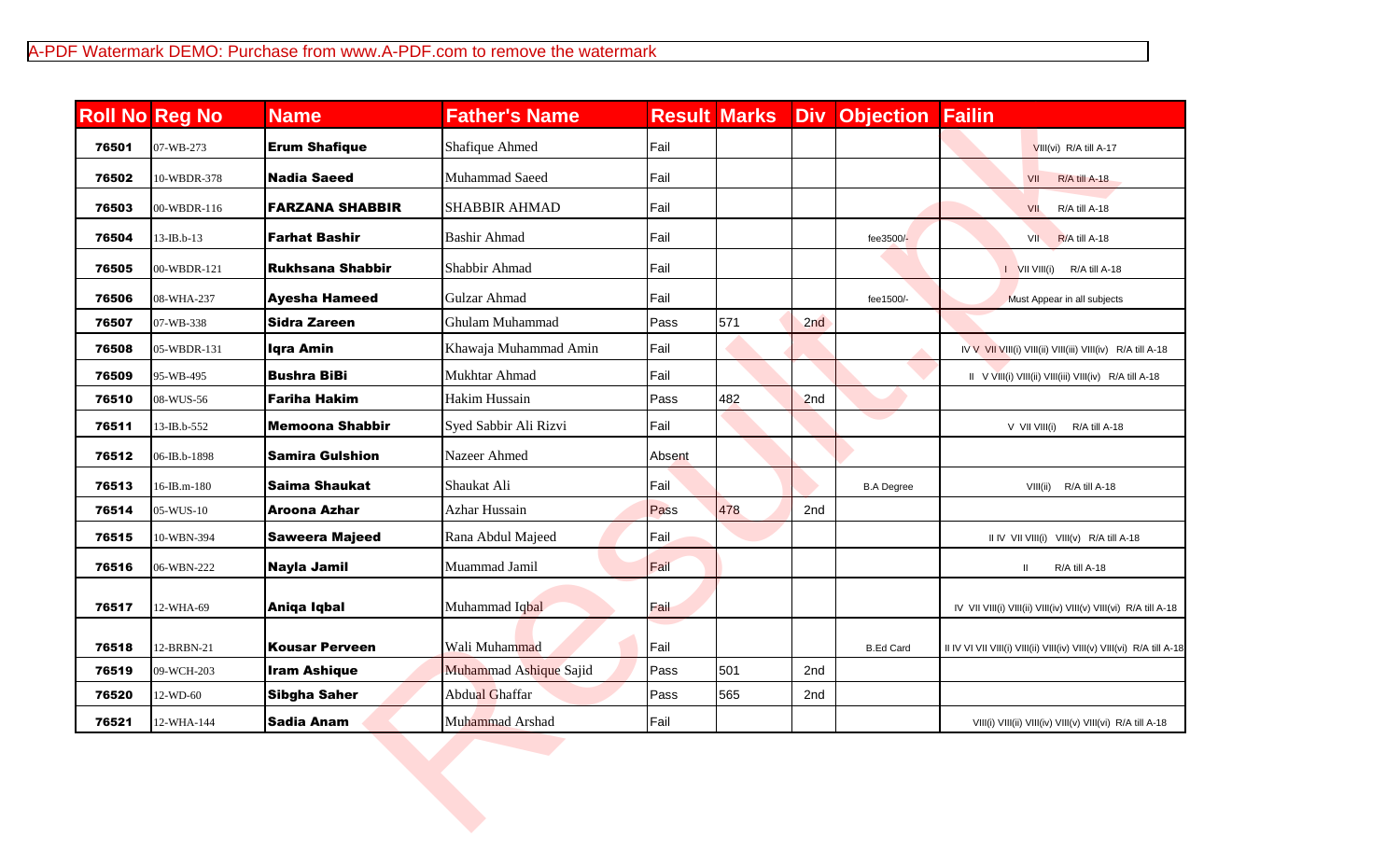| 76522 | 06-WBN-37         | <b>Munazza BiBi</b>                                 | Mushtaq Hmed Bajwa     | Pass        | 543 | 2nd |                   |                                                                        |
|-------|-------------------|-----------------------------------------------------|------------------------|-------------|-----|-----|-------------------|------------------------------------------------------------------------|
| 76523 | 2012-WD-177       | <b>Sidra Naseem</b>                                 | Muhammad Arshad        | Pass        | 563 | 2nd |                   |                                                                        |
| 76524 | 03-WD-140         | <b>Maqadds Norin</b>                                | <b>Bashir Ahmad</b>    | Pass        | 600 | 1st |                   |                                                                        |
| 76525 | 07-WFA-51         | <b>Adeela Anwar</b>                                 | Anwar Akhter           | Fail        |     |     |                   | Must Appear in all subjects                                            |
| 76526 | $04-SA-10$        | <b>Shabbir Hussain</b>                              | Abdul Khaliq           | Fail        |     |     |                   | R/A till A-18                                                          |
| 76527 | 91-SE-681         | Muhammad Asghar Bhatti Noor Muhammad Bhatti         |                        | Fail        |     |     |                   | V VII VIII(i) VIII(ii) VIII(iv) VIII(vi) R/A till A-18                 |
| 76528 | 12-IB.b-1360      | <b>Muhammad Kamran</b>                              | Muhammad Ramzan        | Absent      |     |     | fee3500/-         |                                                                        |
| 76529 | 14-IB.b-1094      | <b>Muhammad Usma Laique</b> Muammad Faisal Khalique |                        | Absent      |     |     |                   |                                                                        |
| 76530 | 04-IB.b-673       | <b>Jameel Ahmad</b>                                 | Peer Bukhsh            | Pass        | 475 | 2nd |                   |                                                                        |
| 76531 | 05-SA-151         | <b>Zawar Hussain</b>                                | Ghulam Sarwar          | Fail        |     |     |                   | IV V VI VII VIII(i) VIII(ii) VIII(iii) VIII(iv) VIII(vi) R/A till A-18 |
| 76532 | 82-SE-341         | <b>Syed Muhammad Asim</b>                           | Syed Qari Abdul Qadeer | <b>Fail</b> |     |     |                   | R/A till A-18<br>IV V                                                  |
| 76533 | 02-SE-444         | <b>Aamir Hussain</b>                                | Khadim Hussain         | Fail        |     |     |                   | I VII VIII(iii) R/A till A-18                                          |
| 76534 | 15-IB.m-242       | <b>Syed Asim Jamshaid</b>                           | Syed Jamshaid Hussain  | Absent      |     |     | Reg.fee1500/-     |                                                                        |
| 76535 | 90-IB-2195        | <b>Mohammad Hanif</b>                               | Ahmad Bukhsh           | Pass        | 497 | 2nd |                   |                                                                        |
| 76536 | 11-IB.b-1166      | <b>Muhammad Tayyab</b>                              | Muhammad Bilal         | Pass        | 422 | 3rd |                   |                                                                        |
| 76537 | 11-IB.b-3790      | <b>Muhammad Asif Khan</b>                           | Muhammad Sabir Khan    | RL.         |     |     | <b>RLA</b>        | Α                                                                      |
| 76538 | 11-IB.b-1552      | <b>Muhammad Abdul Majid</b>                         | Inayat Ali             | Fail        |     |     |                   | II VIII(i) VIII(ii) VIII(iv) R/A till A-17                             |
| 76539 | 08-IB.b-4895      | <b>Basharat Ali</b>                                 | Safdar Ali             | Pass        | 439 | 3rd |                   |                                                                        |
| 76540 | 05-IB.b-919       | <b>Muhammad Sajid</b>                               | Abdul Hameed           | <b>Pass</b> | 451 | 2nd |                   |                                                                        |
| 76541 | 12-IB.b-1637      | <b>Zahid Mehmood</b>                                | Rabnawaz               | Fail        |     |     |                   | Must Appear in all subjects                                            |
| 76542 | 11-SA-110         | <b>Waqas Ahmad</b>                                  | Mushtaq Ahmad          | Fail        |     |     |                   | V VI VII VIII(i) VIII(ii) VIII(iii) VIII(iv) VIII(vi) R/A till A-18    |
| 76543 | $16$ -IB.m- $181$ | <b>Muhammad Iqbal</b>                               | Muhammad Wazeer        | Pass        | 499 | 2nd | <b>B.A Degree</b> |                                                                        |
| 76544 | 16-IB.m-182       | <b>Ishfaq Ahmad</b>                                 | Jam Siraj Ahmad        | Pass        | 532 | 2nd | <b>B.A Degree</b> |                                                                        |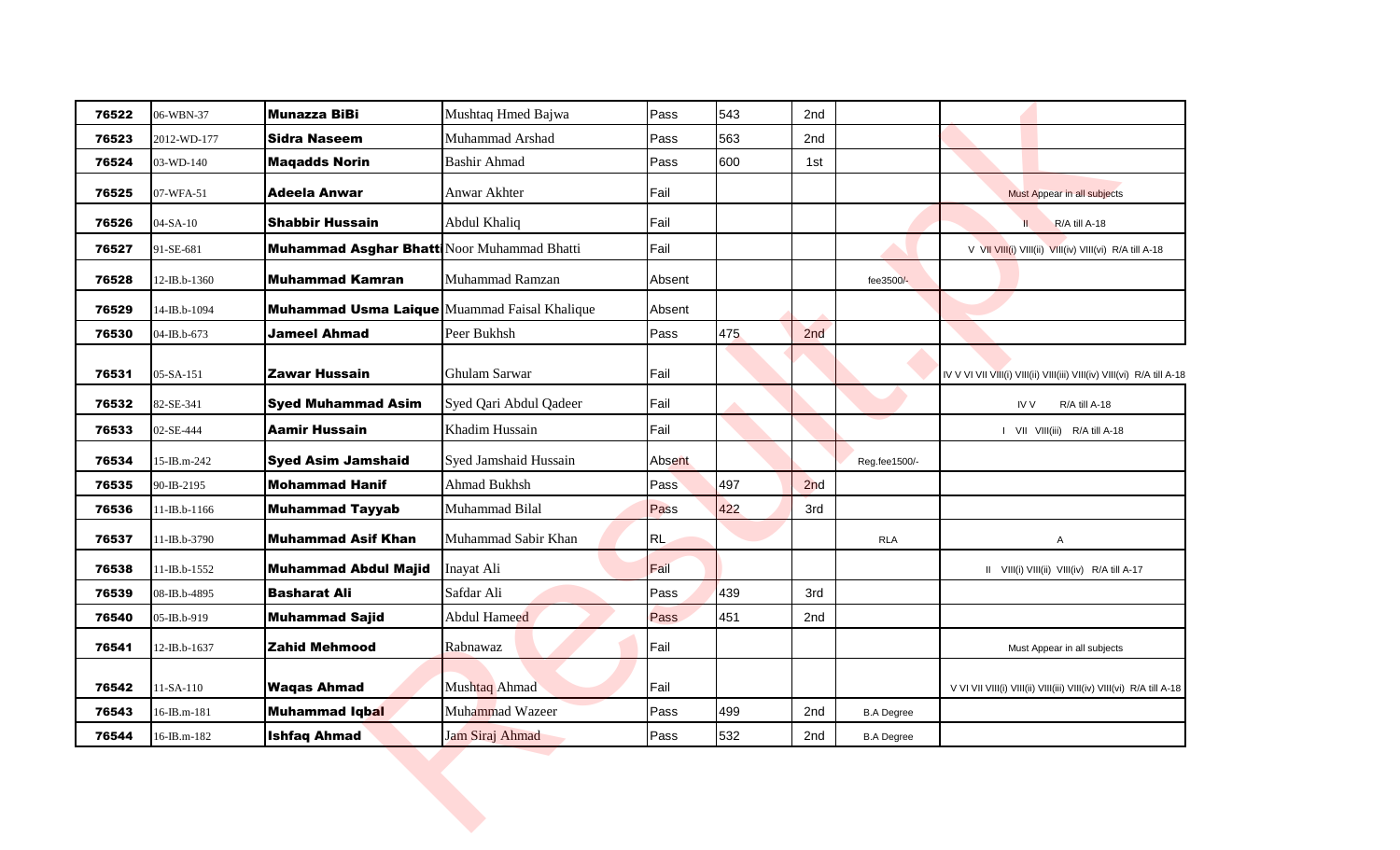| 76545 | 08-SE-478    | <b>Muammad Tariq</b>                             | Muhammad Subhan     | Fail          |     |     |                            | VII VIII(v) R/A till A-18                                        |
|-------|--------------|--------------------------------------------------|---------------------|---------------|-----|-----|----------------------------|------------------------------------------------------------------|
| 76546 | 10-NIMB-49   | Ijaz Rasool                                      | Ghulam Rasool       | Pass          | 490 | 2nd |                            |                                                                  |
| 76547 | 16-IB.m-183  | <b>Muhammad Imran</b>                            | Ahmad Ali           | Pass          | 510 | 2nd | <b>B.A Degree</b>          |                                                                  |
| 76548 | 15-IB.m-575  | <b>Muhammad Basharat Kha</b> Muhammad Aslam Zauq |                     | Fail          |     |     | <b>BA Degree/Migration</b> | I II IV V VII VIII(ii) VIII(v) R/A till A-17                     |
| 76549 | 16-IB.m-184  | <b>Farhad Ahmad</b>                              | Malik Mushtaq Ahmad | Absent        |     |     |                            |                                                                  |
| 76550 | 11-KFR-208   | <b>Abdul Rehman</b>                              | Muhammad Akram      | Fail          |     |     |                            | <b>IV V</b><br>R/A till A-18                                     |
| 76551 | 87-CH-150    | <b>Muhammad Zahid Naseen Manzoor Ahmad</b>       |                     | Pass          | 494 | 2nd |                            |                                                                  |
| 76552 | 07-ACR-107   | Muhammad Naveed Abba Muhammad Fiyaz Abbasi       |                     | <b> F</b> ail |     |     | fee1500/-                  | $IX(v)$ R/A till A-18<br>$\mathbf{II}$                           |
| 76553 | 08-IB.b-5105 | <b>Wajid Ali</b>                                 | Mehboob Ahmad       | Absent        |     |     | fee1500/-                  |                                                                  |
| 76554 | 2006-KP-276  | Muhammad Asif Mehboob Ghulam Qasim Asi           |                     | Fail          |     |     |                            | VIII(v) R/A till A-18                                            |
| 76555 | 10-KP-69     | <b>Rashid Mahmood</b>                            | Abdul Razzaq Khan   | Fail          |     |     |                            | $VIII(v)$ R/A till A-18                                          |
| 76556 | 10-IB.b-2922 | <b>Muhammad Siddiq Cholis</b> Noor Muhammad      |                     | Fail          |     |     |                            | Must Appear in all subjects                                      |
| 76557 | 07-KP-72     | <b>Ahmad Nawaz</b>                               | <b>Ahmad Bukhsh</b> | Pass          | 464 | 2nd |                            |                                                                  |
| 76558 | 06-IB.b-2445 | <b>Manzoor Hussain</b>                           | Muhammad Akram      | Pass          | 459 | 2nd | fee1500/-                  |                                                                  |
| 76559 | 10-LP-61     | <b>Muhammad Murad</b>                            | Ghulam Madni        | Fail          |     |     |                            | VIII(v) R/A till A-18<br>IV                                      |
| 76560 | 2012-MA-27   | Nazar Farid                                      | Muhammad Sharif     | Fail          |     |     |                            | V<br>$VIII(v)$ R/A till A-18                                     |
| 76561 | 10-IB.b-1950 | <b>Allah Rakha</b>                               | Muhammad Fazil      | Pass          | 637 | 1st |                            |                                                                  |
| 76562 | 2012-FA-28   | <b>Muhammad Jameel</b>                           | Muhammad Saddique   | Fail          |     |     |                            | R/A till A-18<br>IV                                              |
| 76563 | 13-IB.b-2251 | <b>Hafiz Jahanzaib Khan</b>                      | Khalid Mehmood Khan | Fail          |     |     |                            | IV V VI VIII(i) VIII(ii) VIII(iv) VIII(v) VIII(vi) R/A till A-18 |
| 76564 | 2012-FA-04   | <b>Muhammad Irfan</b>                            | Yar Muhammad        | Pass          | 535 | 2nd |                            |                                                                  |
| 76565 | 08-MA-18     | <b>Muhammad Amir</b>                             | Mubeen Ahmad        | Fail          |     |     |                            | VIII(v) R/A till A-18                                            |
| 76566 | 16-IB.m-186  | Muhammad Aftab Zafar                             | Zafar Ali           | Fail          |     |     |                            | I II V VII VIII(iv) VIII(v) VIII(vi) R/A till A-18               |
|       |              |                                                  |                     |               |     |     |                            |                                                                  |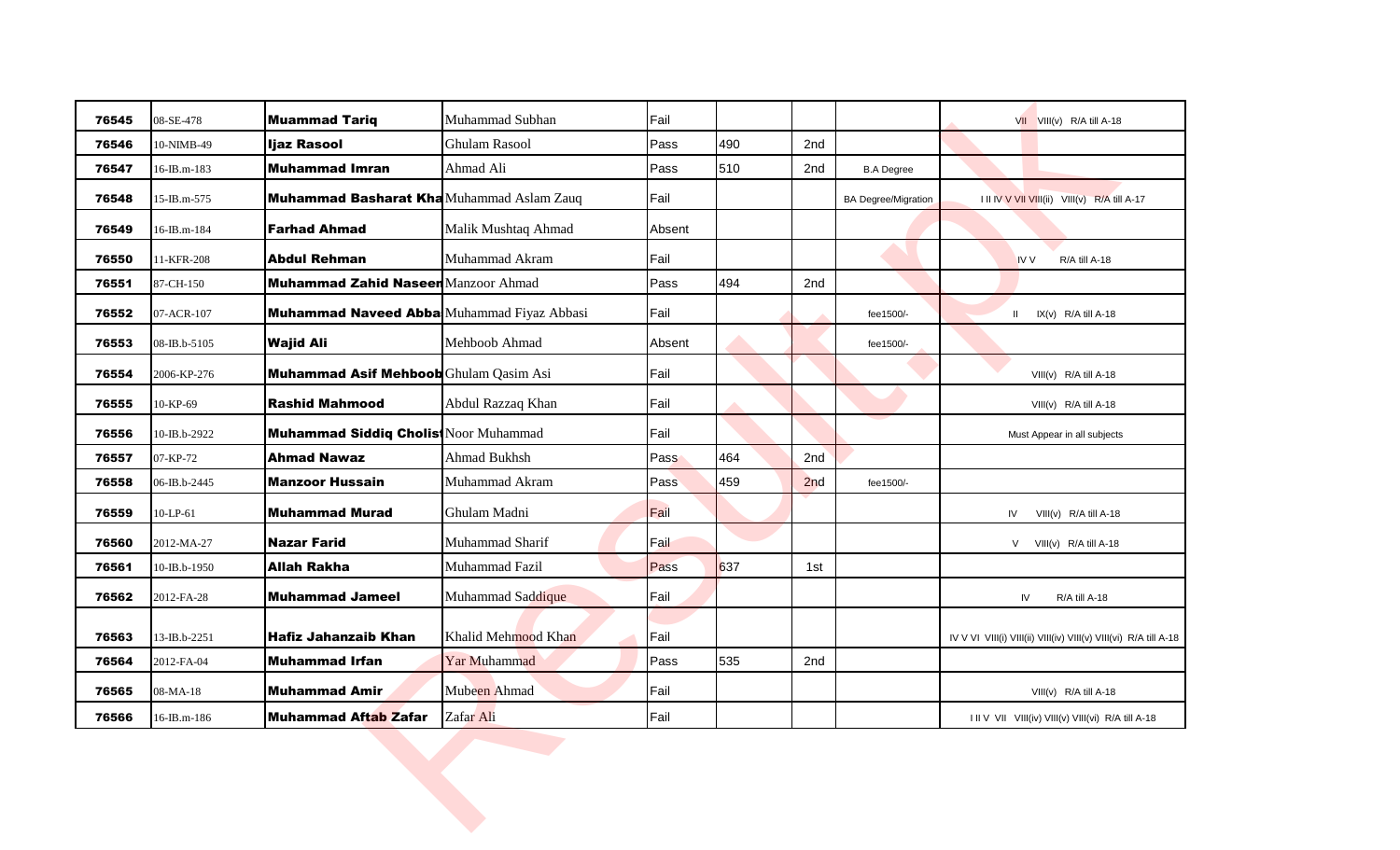| 76567 | 01-CB-41      | <b>Rafaqat Ali</b>                           | Manzoor Ahmad       | Absent       |     |     |                               |                                                                        |
|-------|---------------|----------------------------------------------|---------------------|--------------|-----|-----|-------------------------------|------------------------------------------------------------------------|
| 76568 | 99-IB-1341    | <b>Muhammad Raza</b>                         | Hafiz Ghulam Nabi   | Pass         | 543 | 2nd |                               |                                                                        |
| 76569 | $11-HA-11$    | <b>Shahzad Khan</b>                          | Muhammad Khan       | Absent       |     |     |                               |                                                                        |
| 76570 | 16-IB.m-187   | <b>Muhammad Akram</b>                        | Nazir Ahmad         | Fail         |     |     |                               | R/A till A-18<br>$\mathbf{H}$                                          |
| 76571 | 13-IB.b-2071  | <b>Muhammad Farhan</b>                       | Muhammad Saleh      | Fail         |     |     |                               | IV V VI VII IX(ii) IX(vi) R/A till A-18                                |
| 76572 | 93-IB-2447    | <b>Ghulam Hassan</b>                         | Ghulam Nabi         | Fail         |     |     |                               | <b>I II III IV</b> VIII(v) R/A till A-18                               |
| 76573 | 16-IB.m-188   | <b>Muhammad Usman</b>                        | Muhammad Iqbal      | Pass         | 480 | 2nd | <b>B.A Degree / Migration</b> |                                                                        |
| 76574 | 03-FA-34      | <b>Muhammad Shafiq Khan</b>                  | Muhammad Khurshid   | Pass         | 581 | 2nd |                               |                                                                        |
| 76575 | 2012-FA-79    | <b>Waqas Amir</b>                            | Muhammad Yasin      | Pass         | 487 | 2nd |                               |                                                                        |
| 76576 | 2012-FA-67    | <b>Rashid Sattar</b>                         | Abdul Sattar Nadeem | Fail         |     |     |                               | IV<br>R/A till A-18                                                    |
| 76577 | 10-IB.b-2272  | Muhammad Irfan                               | Muhammad Saddique   | Absent       |     |     |                               |                                                                        |
| 76578 | 2012-IEFA-177 | <b>Azhar Abbas</b>                           | Mian Ranjha Kan     | <b>F</b> ail |     |     |                               | IV<br>$VIII(v)$ R/A till A-18                                          |
| 76579 | 98-CH-67      | <b>Muhammad Khalil Anwar Bashir Muhammad</b> |                     | Pass         | 481 | 2nd |                               |                                                                        |
| 76580 | 2012-FA-01    | <b>Muhammad Asif</b>                         | Rafiq Ahmad         | Fail         |     |     |                               | IV<br>$VIII(v)$ R/A till A-18                                          |
| 76581 | 2012-FA-03    | Muhammad Adeel                               | Abdul Ghafoor       | Fail         |     |     |                               | IV V VI VII VIII(i) VIII(ii) VIII(iii) VIII(iv) VIII(vi) R/A till A-18 |
| 76582 | 06-WBN-48     | <b>Nasreen Akhter</b>                        | Islam Din           | Fail         |     |     |                               | R/A till A-18<br>$\mathbf{II}$                                         |
| 76583 | 16-IB.m-189   | <b>Tariq Mahmood Tariq</b>                   | Abdul Ghani Ayyaz   | Fail         |     |     | <b>BA Card</b>                | II IV VIII(ii) VIII(iii) R/A till A-18                                 |
| 76584 | 09-BN-210     | <b>Ghulam Murtaza</b>                        | Muhammad Shafi      | RL           |     |     |                               |                                                                        |
| 76585 | 09-WBN-441    | <b>Rubina Gulshan</b>                        | Wali Muhammad       | Fail         |     |     |                               | R/A till A-18<br>$II$ VII                                              |
| 76586 | 07-IB.b-2386  | <b>Kashif Imran</b>                          | Pervaiz Jamal       | <b>Fail</b>  |     |     |                               | R/A till A-18                                                          |
| 76587 | 06-HP-47      | Zeeshan Sattar                               | <b>Abdul Sattar</b> | Fail         |     |     |                               | I VII VIII(iii) R/A till A-18                                          |
| 76588 | 88-CB-96      | Hafiz Irshad Ahmad Rabb: Malik Fida Ahmad    |                     | Fail         |     |     |                               | Must Appear in all subjects                                            |
|       |               |                                              |                     |              |     |     |                               |                                                                        |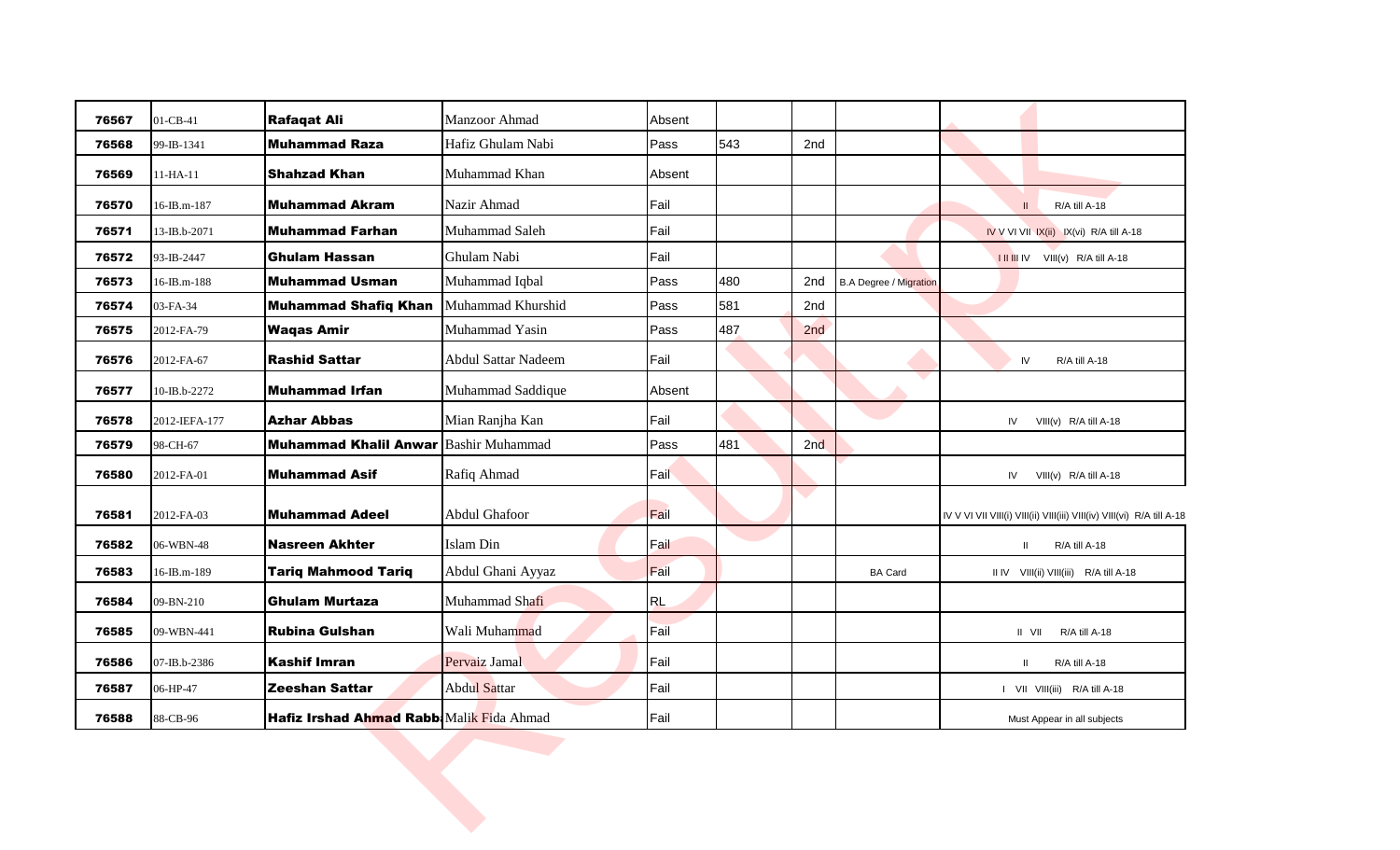| 04-CH-31<br>76589<br>76590<br>13-IB.b-871<br>76591<br>99-IB-4010<br>76592<br>13-IB.m-75 | <b>Naeem Aslam</b><br><b>Rustam Ali</b> | Muhammad Aslam<br>Talib Hussain | Fail      |     |     |                   | I VIII(ii) VIII(vi) R/A till S-17                       |
|-----------------------------------------------------------------------------------------|-----------------------------------------|---------------------------------|-----------|-----|-----|-------------------|---------------------------------------------------------|
|                                                                                         |                                         |                                 |           |     |     |                   |                                                         |
|                                                                                         |                                         |                                 | Pass      | 460 | 2nd |                   |                                                         |
|                                                                                         | <b>Shabbir Hussain</b>                  | Malik Rajab Ali                 | Fail      |     |     |                   | IV VII VIII(ii) VIII(iv) VIII(v) VIII(vi) R/A till A-17 |
|                                                                                         | <b>Mazhar Abbas</b>                     | <b>Ghulam Abbas</b>             | Fail      |     |     |                   | Must Appear in all subjects                             |
| 76593                                                                                   | <b>Muhammad Amjad Khan</b>              | Hayat Muhammad Khan             | <b>RL</b> |     |     |                   | Reg                                                     |
| 76595<br>09-IB.b-2726                                                                   | <b>Maqsood Ahmad</b>                    | Muhammad Yaseen                 | Pass      | 456 | 2nd |                   |                                                         |
| 76596<br>92-IB-663                                                                      | <b>Riaz Ahmad</b>                       | Ali Muhammad                    | Fail      |     |     |                   | R/A till S-17<br>Ш                                      |
| 76597<br>15-IB.m-581                                                                    | <b>Dilshad Ahmed</b>                    | <b>Bashir Ahmed</b>             | Fail      |     |     |                   | R/A till A-17<br>Ш.                                     |
| 76598<br>01-IB.b-1319                                                                   | <b>Muhammad Ramzan</b>                  | Khushi Muhammad                 | Pass      | 493 | 2nd |                   |                                                         |
| 76599<br>97-CB-25                                                                       | <b>Muhammad Allah Ditta</b>             | Muhammad Ramzan                 | Pass      | 485 | 2nd |                   |                                                         |
| 76600                                                                                   | <b>Cancelled</b>                        | Cancelled                       |           |     |     |                   |                                                         |
| 76601<br>09-BN-35                                                                       | Muhammad Irfan                          | Muhammad Usman                  | Fail      |     |     |                   | VII VIII(v) R/A till A-17                               |
| 76602<br>82-IB-387                                                                      | <b>Muhammad Mansha</b>                  | Chakar Ali                      | Absent    |     |     |                   | R/A till S-17                                           |
| 76603<br>03-BMA-08                                                                      | Nazar Farid Abid                        | Abdul Raheem                    | Fail      |     |     |                   | VIII(v) R/A till S-17<br>HШ                             |
| 76604<br>86-IUB-607                                                                     | Bashir Ahmad                            | Muhammad Yasin                  | Fail      |     |     |                   | VIII(v) R/A till S-17                                   |
| 76605<br>16-IB.m-185                                                                    | <b>Muhammad Sufyan</b>                  | Muhammad Sarwar                 | Fail      |     |     | <b>B.A Degree</b> | I IV V VII VIII(ii) R/A till A-18                       |
| 76606<br>15-IB.m-563                                                                    | <b>Muhammad Shaban</b>                  | Qutab ud Din                    | Fail      |     |     | Mig/BA Card/      | R/A till A-17                                           |
| 76607<br>11-HA-149                                                                      | <b>Tahir Mehmood</b>                    | Muhammad Arshad                 | Fail      |     |     |                   | VIII(v) R/A till A-17                                   |
| 89-IB-83<br>76608                                                                       | <b>Rao Qurban Ali</b>                   | Muhammad Shabbir                | Pass      | 482 | 2nd |                   |                                                         |
| 76609<br>89-IB-2397                                                                     | <b>Muhammad Javed</b>                   | <b>Bashir Ahmed</b>             | Pass      | 485 | 2nd |                   |                                                         |
| 76610<br>15-IB.m-562                                                                    | <b>Shoukat Ali</b>                      | <b>Jan Muhammad</b>             | Pass      | 450 | 2nd | Migration         |                                                         |
| 76611<br>99-IB-1230                                                                     | <b>Muhammad Aslam</b>                   | Muhammad Yaqoob                 | Absent    |     |     |                   | R/A till A-17                                           |
| 76612<br>06-IB.m-666                                                                    | <b>Tariq Mehmood</b>                    | <b>Abdul Ghafoor</b>            | Fail      |     |     |                   | IV V VII VIII(iii) VIII(iv) R/A till A-17               |